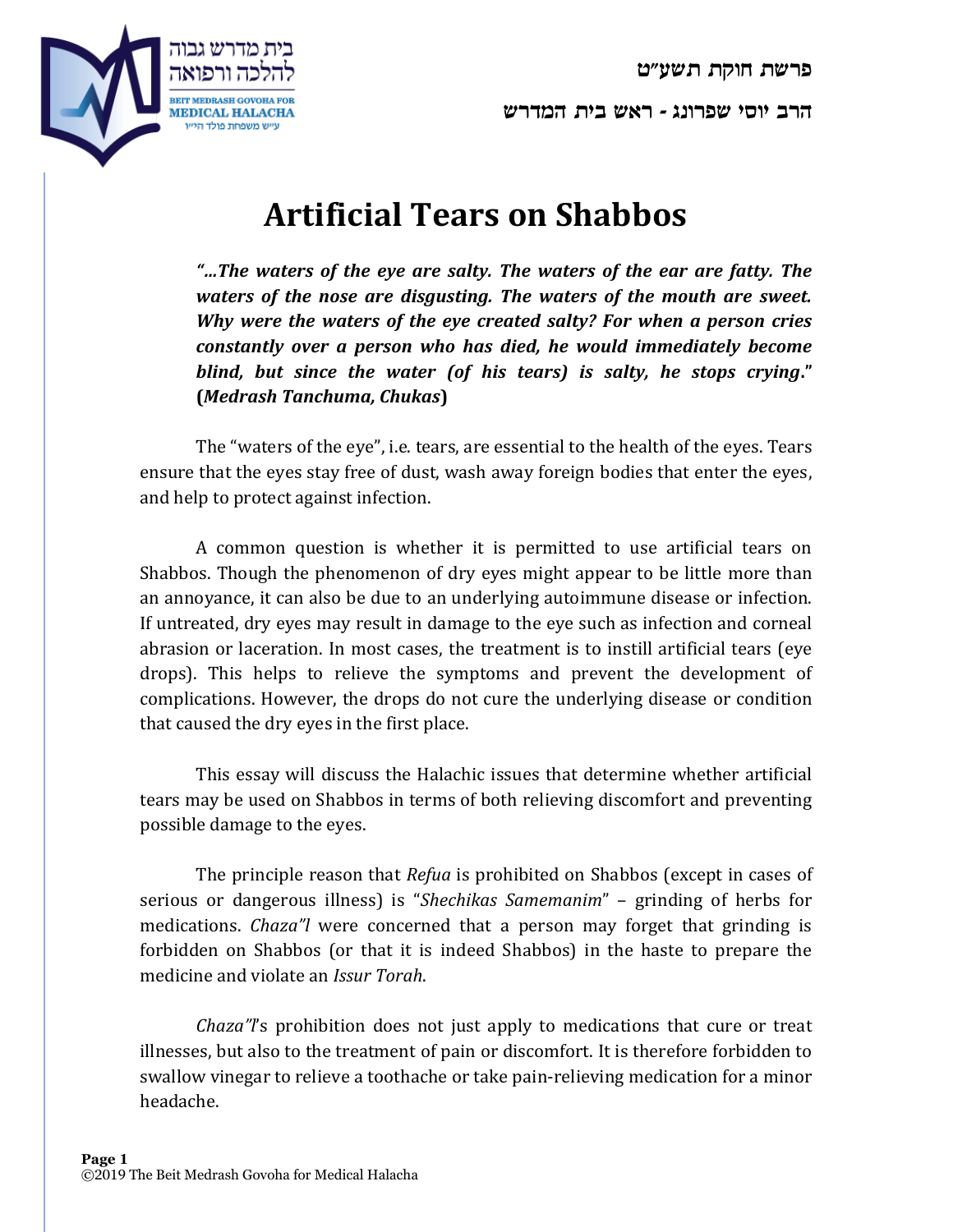

**הרב יוסי שפרונג - ראש בית המדרש**

Regarding the treatment of the eye on Shabbos the *Shulchan Aruch* (*O.C.* 328:20) rules:

*"One may not place wine into the eye on Shabbos. As for placing it above the eye – if one then opens and closes the eye (to allow the wine to drip into it) – it is forbidden, but if one does not open and close it – it is permitted. And 'Rok Tafeil' (saliva of a person who hasn't eaten since awakening1) may not be placed above the eye in any circumstances because it is obvious that one is doing so for the purposes of Refua."*

The Poskim do not explain precisely what the purpose of wine or *Rok Tafeil* is, but it is highly probable that it is for the treatment of dry eyes. If so, then we have a clear indication that the treatment of dry eye on Shabbos is considered *Refua* and is therefore forbidden.

However, the *Magen Avraham* (and other *Poskim*) quote an interesting ruling of the *Maharsha"l* who permitted moistening one's eyes with *Rok Tafeil* if one is unable to open them because the intention is only to help open his eyes, not to effect a cure.

Difficulty with opening the eyes is often a sign that a person is suffering with dry eyes. If so, we could argue, that just as *Rok Tafeil* is permitted to enable a person to open his eyes (as doing so is not considered *Refua*), we should also permit the use of artificial tears as they too just relieve his uncomfortable symptoms and do not effect an actual *Refua*.

However, there is a difference between the two cases. Artificial tears do actually resolve the problem of dry eyes in a real sense. Though they do not cure the underlying problem in a medical sense, they do genuinely eliminate the feeling of dryness in the eyes. Therefore, their use could be construed as *Refua2*. On the other hand, moistening the eyes with *Rok Tafeil*, is a one-off, specific act to help open the eyes. Doing so does not resolve any issues and therefore does not resemble *Refua* at all.

 $\overline{a}$ 

<sup>&</sup>lt;sup>1</sup> Some say that it has anti-infective properties.

<sup>2</sup> It is similar to placing vinegar on an aching tooth. Vinegar does not cure the underlying issue but does genuinely alleviate the pain. Doing so is therefore considered *Refua* by *Chaza"l*.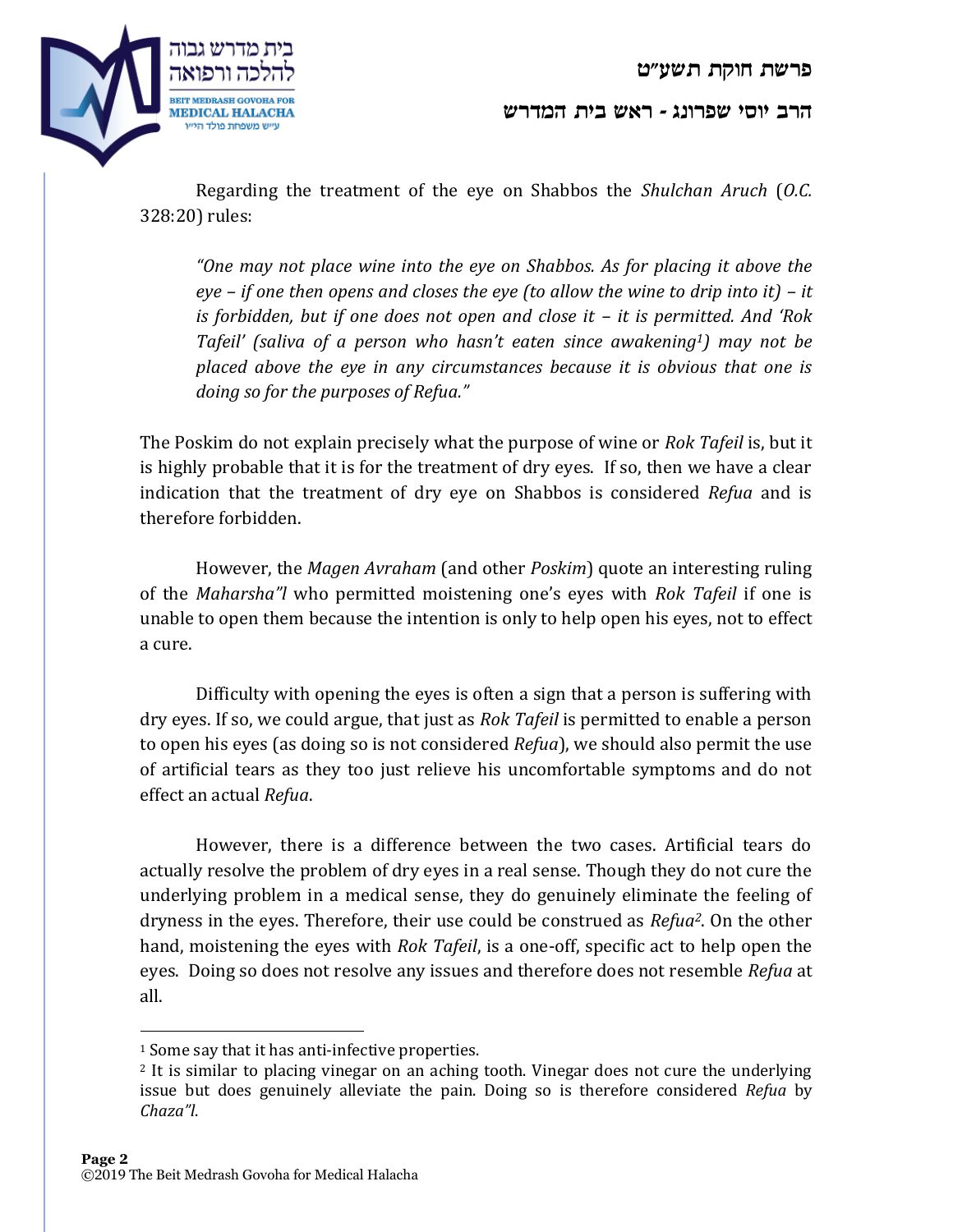

## **הרב יוסי שפרונג - ראש בית המדרש**

At any rate, the permissibility of using artificial tears on Shabbos depends upon the level of dryness of the eye. If a person is not experiencing any particular pain in his eyes and he only wants to feel more comfortable, it is likely that he may use artificial tear drops as they do not effect any type of *Refua*. However, if due to the dryness he has pain or discomfort, using the drops may be forbidden as they do "cure" his discomfort and it is considered *Refua*.

What about the desire to prevent damage to one's eye? Could that be the grounds for leniency in using artificial tears on Shabbos?

In general, *Chaza"l* were very concerned about diseases or injuries of the eye. They considered them to be *Sakanas Nefashos* as they were said to be the cause of diseases of the heart and are therefore a danger to the entire body, not just the eyes (*Avodah Zarah* 28b). For this reason, the smallest eye infection may be treated on Shabbos (*Shemiras Shabbos Kehilchasa* 34:8). However, many Poskim write that slight pain in one's eyes is not considered to be an illness at all, let alone *Sakanas Nefashos*. One therefore may not take any form of medication to relieve the pain. (See *Mishna Berurah ibid*. 64)

It would seem that even if a person's eyes are very dry indeed, he may not use artificial tear drops on Shabbos, even for the purpose of preventing damage to his eyes, assuming that the temporary withholding of artificial tears for just the twenty-four period of Shabbos will not put his eyes at any great risk.

Some clarification is in order: If somebody was already sick before Shabbos, though he is not currently in any danger, he may continue to take his medications on Shabbos, even if he will not be at any risk by waiting until Shabbos is over (Rav Shlomo Kluger *zt"l, Sefer ha'Chaim* 328). Moreover, if a person will become ill (to the degree that he would take to bed) if he doesn't take his medication, even though he is not ill right now, he is permitted to take the medication on Shabbos. Nevertheless, in the case of dry eyes, since the person is not currently ill in any way and will not put himself in any danger of becoming ill if he refrains from using eye drops until Shabbos is over, there is no room to be lenient.